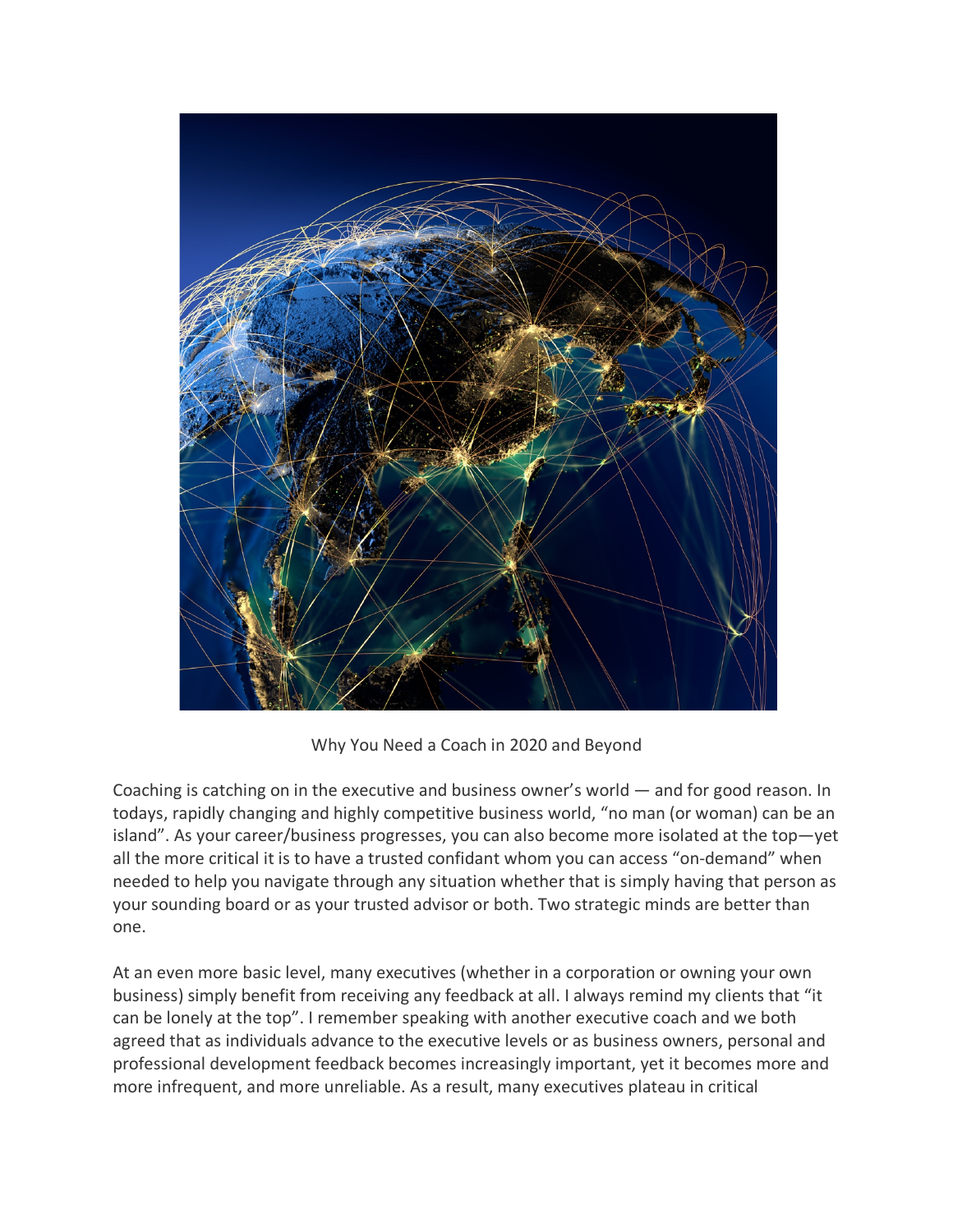interpersonal and leadership skills necessary to become strong leaders in today's highly competitive and rapidly changing world.

> *"Studies unanimously show that "The strongest most impactful leaders have strong emotional intelligence" –Daniel Goleman*

"*Having an executive coach assigned to you is no longer just for behavioral change, no longer to 'fix a problem', and no longer a luxury to have, it is a necessity in order to succeed and achieve your highest levels of leadership in the fastest amount of time. And it doesn't stop there, your executive coach becomes instrumental in helping you refine and hone your emotional intelligence strengths and your leadership competencies as you grow in your positions and as you positively navigate through what business demands of you. Your executive coach becomes your trusted confidant, your advisor, your go-to-person that you so desperately need in real-time, the higher up the executive/business ladder you climb, in order to and achieve and soar."*

*Coaching in "real time" is key to an executive's success. "Addressing critical situations, encounters, challenges, obstacles, threats and opportunities with your trusted executive coach in real time, can make the difference between career growth or career loss/business growth or business loss".*

Coaching has evolved into the mainstream fast, this is because there is a great demand in the workplace for immediate results and the ability to adapt quickly, change or shift gears midstream, and be resilient during times of rapid and constant change. Coaching can help provide that. How? By providing feedback and guidance in real time and often times before events take place providing the coaching around preparation, delivery and awareness of any obstacles that may lie ahead (removing any blind spots). Executive coaching should always develop leaders in the context of their current jobs, in real-time, without removing them from their day-to-day responsibilities.

Taking your career to the next level can be daunting to say the least and the more successful you have become in your career/business, the more challenging it can be to set the bar higher. Whether you are setting that bar, or it is being set for you.

Many of us are so busy in our day-to-day grind that we cannot or do not see the way to break free from mediocrity. We know we want more from our career and perhaps our personal life, but we find it hard to figure out exactly what we want and how to get it. We don't know, what we don't know. Therefore, your trusted and experience coach is valued even more helping you see what is missed as well as removes blind spots overlooked.

Wanting more is entirely normal, even healthy. But for many of us, figuring out how to get to where we want to go is difficult on our own. That's where a coach can help. The right coach can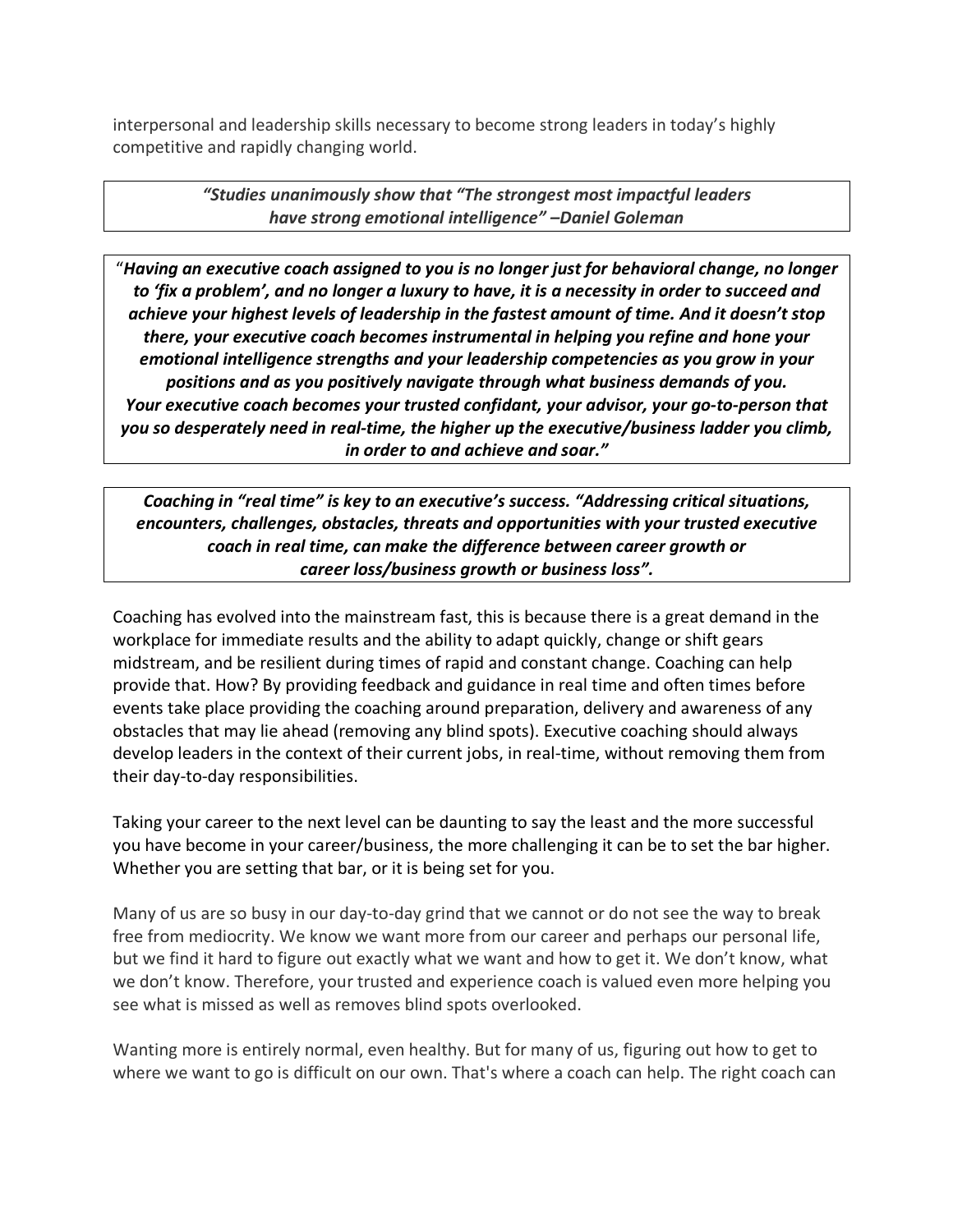help you identify what you really want and provide you the support and guidance you need to get you there.

A good coach identifies and helps you avoid or remove "blind spots", set BHAG goals "big hairy audacious goals" and actually achieve them, accelerate learning and targeted business results and build positive relational outcomes and much more.

### *"Your Career is a Marathon with a Series of Sprints—Your Executive Coach Helps and Guides You Along the Way to Build Your Endurance and Resilience to Win!*

Coaching is most effective when you know you are not an island and that two strategic minds are better than one. When you know you want to get from here to over there but are not sure how to do it and all attempts on your own just aren't getting you there.

# *"When you find yourself doing the same things over and over again and expecting a different outcome—well, we know what that is—insanity."*

There are certain times when executives are most likely to benefit from coaching. Executives should seek coaching "when they feel that a change in behavior—either for themselves or their team members—can make a significant difference in the long-term success of the organization," says Marshall Goldsmith, a high-profile executive coach and author of eighteen books, including *The Leader of the Future* (Jossey-Bass, 1996).

More specifically, the experts say, coaching can be particularly effective in times of change for an executive—*which today is the new norm and is constant*. This can include starting in a new organization, promotions, stretch assignments, leveraging new and emerging technologies and other new challenges that impact you, your people and your organization i.e., a pandemic like the Coronavirus. While you may be confident in your abilities to take on new companies, jobs, tasks, even tackling global virus outbreaks, you may feel that an independent sounding board would be beneficial in helping you achieve a new level of sanity and performance. More so, you may recognize that succeeding in a new or existing role requires skills that you have not yet honed or skills you relied on in the past are no longer relevant; an experienced coach can help you identify and sharpen the skills and competencies you need, particularly when you need to do so on the fly and quickly.

Coaching plays an invigorating role. Coaches can help executives "develop new ways to attack new as well as old problems." "When efforts to change yourself, your team, your organization, or your business have failed—you are frustrated or burned out—a coach can be the outside expert to help you get to the root cause, identify what is broken and make the fundamental changes needed to overcome what is not working" says Vicky Gordon, CEO of the Gordon Group coaching practice in Chicago.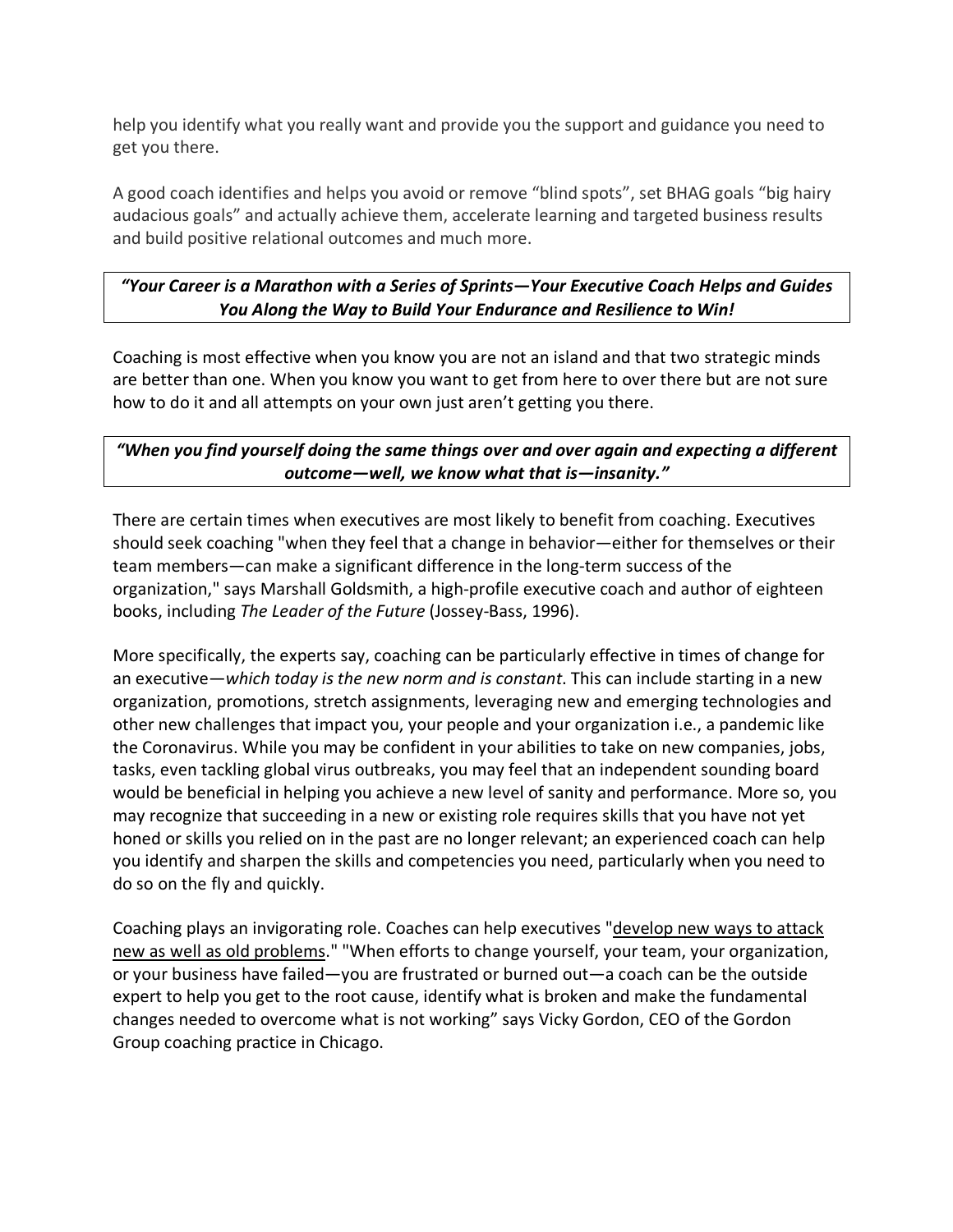"Coaching works best when you acknowledge you need help or when you know what you want to achieve and are committed to making it happen." Perhaps, in spite of your outstanding track record, you haven't yet gained the full interpersonal dexterity required of senior management—for example, you're not yet a black belt in the art of influence, which is so important in the modern networked organization. Honing such a skill might be an appropriate and an achievable goal for a coaching assignment.

Perhaps you find yourself feeling like you are not operating at your best, you've lost your mojo, lost your "swag". A dedicated, experienced and passionate coach knows how to help you find and "*reignite your passion* and *get your 'swag' back*"!

Often, *you cannot see the treetops from where you are in the forest* and your coach can help you with a fresh, global outside perspective.

### **Coaching Can Provide Benefits Not Available Elsewhere**

"One of the big benefits of a coach is that they aren't tied to the organization, your friends, or anyone else," says Washington, D.C.-based executive coach Linda Finkle. "They are tied to you only, so they support what you want and where you want to go."

Your relationship with your executive coach needs to have the right "chemistry" because it is a trusted relationship and you need to feel comfortable sharing everything and anything you are feeling.

### **About the Author of this Blog**

Coach Jane has over a decade of measurably helping her clients achieve specific goals for their life, leadership, executive level positions and as business owners. Her evidence-based coaching methodology begins with a clear understanding of your unique strengths; personality; emotional intelligence and spiritual gifts and when combined together this information opens your eyes to your "authentic" self within you. This is critical to learn first because from this knowledge you will have greater self-awareness of where you are today, where you need and want to be in the future and together this builds the measurable plan to close the gaps and achieve your short and long-term goals for life, leadership and a successful executive position.

### **Coach Jane Executive Coaching Services**

# **Futurist Executive and Leadership Transformation**

Whether you are an executive in the corporate world or a business owner, I help you think bigger and visualize the future and its impact upon you, your people, and your organization. I help you achieve target goals for yourself, for your people and your business through focused and measurable goal setting and building a tactical plan to ensure you are on the best path to